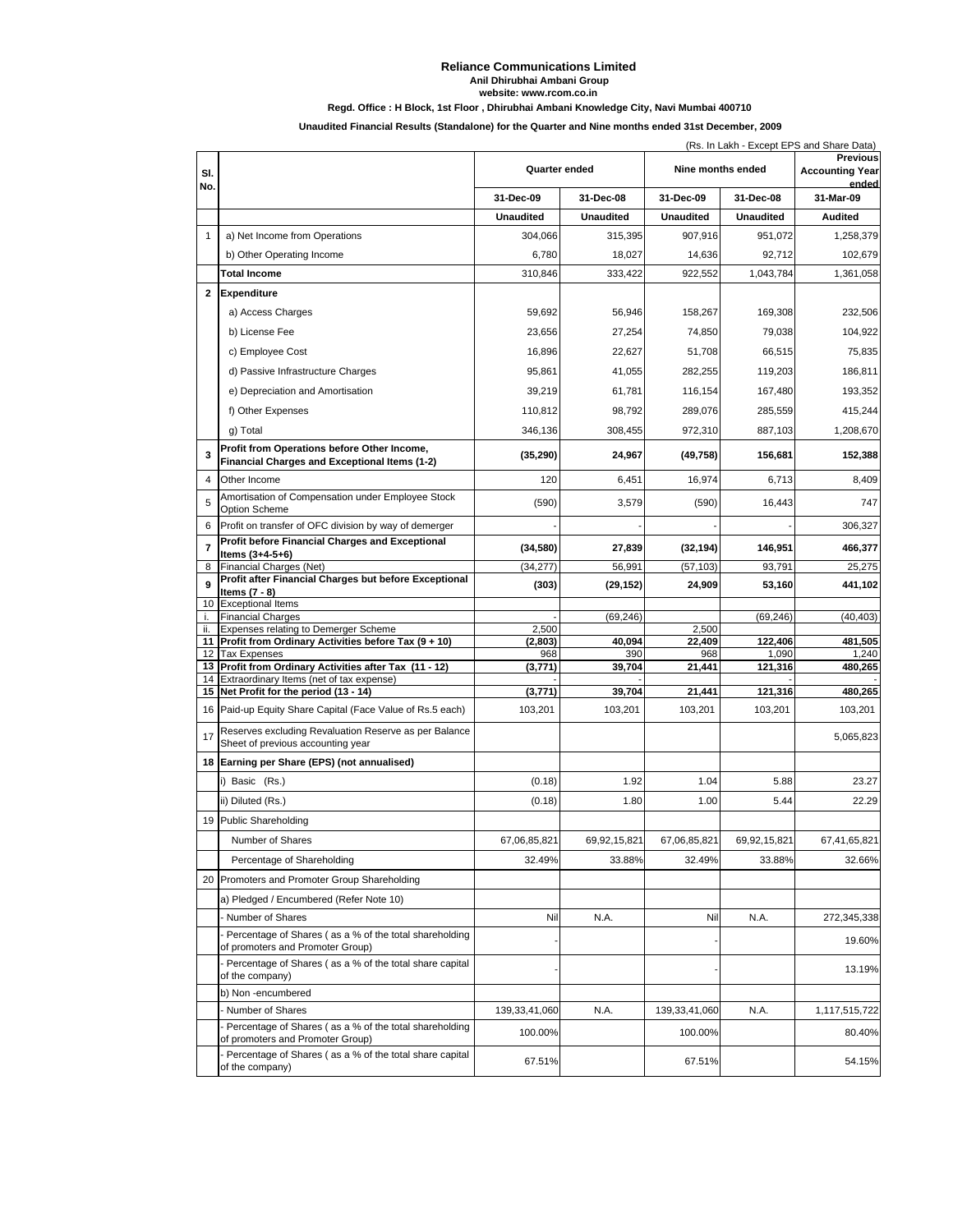| Segment wise Revenue, Results and Capital Employed |  |  |  |
|----------------------------------------------------|--|--|--|
|----------------------------------------------------|--|--|--|

(Rs. In Lakh - Except EPS and Share Data)

| SI.<br>No. |                                                                                 | Quarter ended    |                  | Nine months ended |                  | <b>Previous</b><br><b>Accounting Year</b><br>ended |
|------------|---------------------------------------------------------------------------------|------------------|------------------|-------------------|------------------|----------------------------------------------------|
|            |                                                                                 | 31-Dec-09        | 31-Dec-08        | 31-Dec-09         | 31-Dec-08        | 31-Mar-09                                          |
|            |                                                                                 | <b>Unaudited</b> | <b>Unaudited</b> | <b>Unaudited</b>  | <b>Unaudited</b> | <b>Audited</b>                                     |
| 21         | <b>Segment Revenue</b>                                                          |                  |                  |                   |                  |                                                    |
|            | a) Wireless                                                                     | 244,516          | 259,427          | 740,985           | 813,158          | 1,058,970                                          |
|            | b) Global                                                                       | 103,826          | 106,515          | 294,019           | 311,557          | 417,958                                            |
|            | c) Broadband                                                                    | 42,292           | 42,822           | 125,067           | 124,155          | 166,131                                            |
|            | d) Others / Unallocated                                                         | 2,919            | 6,451            | 2,973             | 6,713            | 8,409                                              |
|            |                                                                                 |                  |                  |                   |                  |                                                    |
|            | Total                                                                           | 393,553          | 415,215          | 1,163,044         | 1,255,583        | 1,651,468                                          |
|            | Less: Inter segment revenue                                                     | (82, 587)        | (75, 342)        | (223, 518)        | (205, 086)       | (282,001)                                          |
|            | <b>Net Income from Operations</b>                                               | 310,966          | 339,873          | 939,526           | 1,050,497        | 1,369,467                                          |
|            |                                                                                 |                  |                  |                   |                  |                                                    |
|            | 22 Segment Results                                                              |                  |                  |                   |                  |                                                    |
|            | Profit / (Loss) before Tax and Financial Charges from<br>each segment           |                  |                  |                   |                  |                                                    |
|            | a) Wireless                                                                     | (31,611)         | 1,970            | (13, 572)         | 66,849           | 93,240                                             |
|            | b) Global                                                                       | (11,756)         | 24,039           | 4,250             | 69,527           | 51,304                                             |
|            | c) Broadband                                                                    | (2,888)          | 11,063           | (3,865)           | 36,411           | 50,623                                             |
|            | d) Others / Unallocated                                                         | 11,085           | (5,654)          | (19, 597)         | (9, 393)         | (34, 370)                                          |
|            | Total                                                                           | (35, 170)        | 31,418           | (32, 784)         | 163,394          | 160,797                                            |
|            | Less: Amortisation of Compensation under Employee<br><b>Stock Option Scheme</b> | (590)            | 3,579            | (590)             | 16,443           | 747                                                |
|            | Less: Financial Charges (Net)                                                   | (34, 277)        | 56.991           | (57, 103)         | 93.791           | 25,275                                             |
|            | Less : Expenses relating to Demerger Scheme                                     | 2,500            |                  | 2,500             |                  |                                                    |
|            | Less: Profit on transfer of OFC division by way of<br>demerger                  |                  |                  |                   |                  | (306, 327)                                         |
|            | Less: Exceptional Items - Financial charges                                     |                  | (69, 246)        |                   | (69, 246)        | (40, 403)                                          |
|            | <b>Total Profit before Tax</b>                                                  | (2,803)          | 40,094           | 22,409            | 122,406          | 481,505                                            |
|            |                                                                                 |                  |                  |                   |                  |                                                    |
| 23         | <b>Capital Employed</b>                                                         | $\blacksquare$   |                  |                   |                  |                                                    |
|            | Segment assets - Segment liabilities)                                           |                  |                  |                   |                  |                                                    |
|            | a) Wireless                                                                     | 2,733,392        | 1,960,623        | 2,733,392         | 1,960,623        | 2,977,867                                          |
|            | b) Global                                                                       | 94,685           | 235,276          | 94,685            | 235,276          | 205,056                                            |
|            | c) Broadband                                                                    | 244,098          | 306,938          | 244,098           | 306,938          | 301,870                                            |
|            | d) Others / Unallocated                                                         | 4,484,764        | 2,600,925        | 4,484,764         | 2,600,925        | 4,774,597                                          |
|            | Total                                                                           | 7,556,939        | 5,103,762        | 7,556,939         | 5,103,762        | 8,259,390                                          |